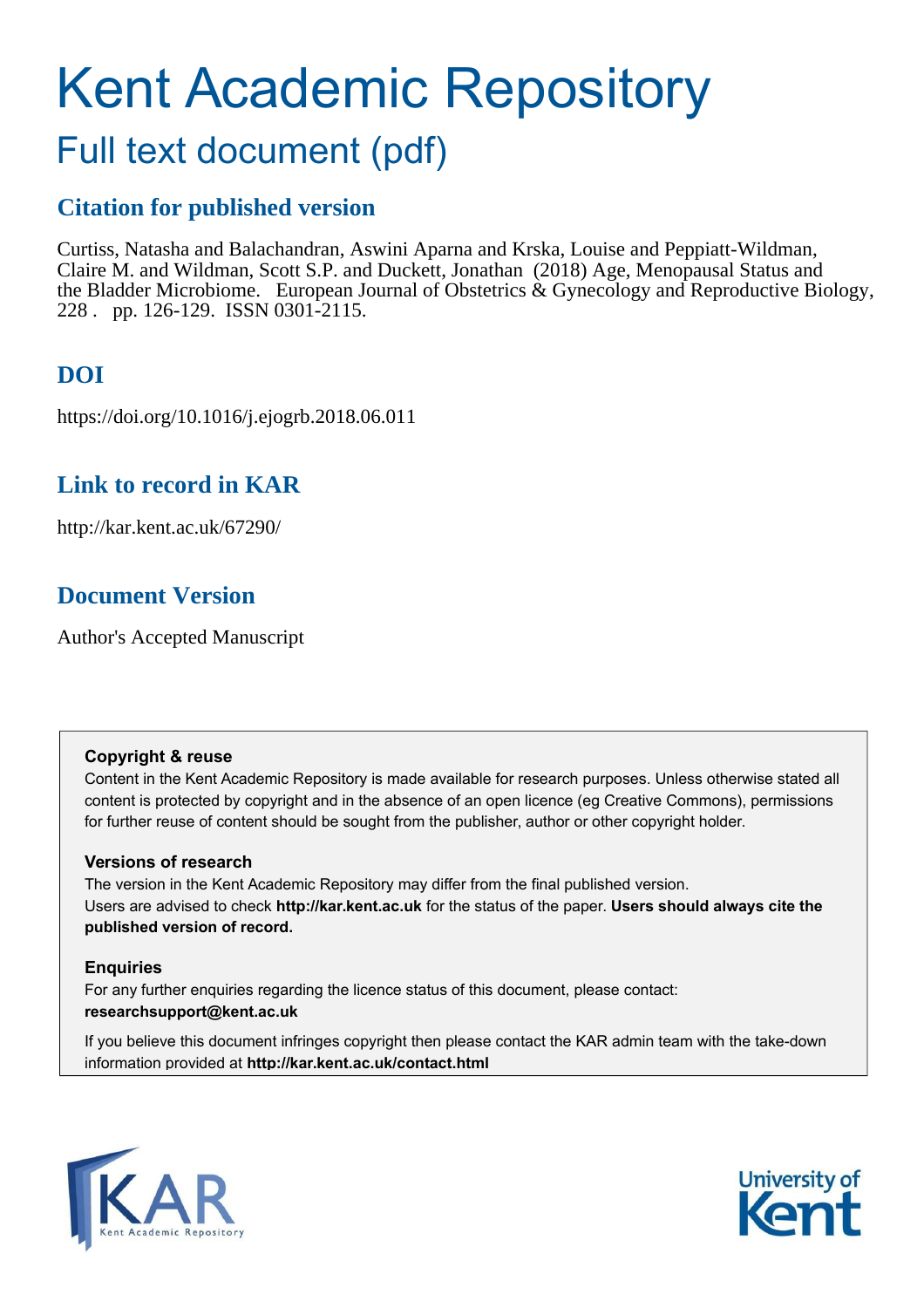#### **AGE, MENOPAUSAL STATUS AND THE BLADDER MICROBIOME**

Natasha Curtiss<sup>1</sup>, Aswini Balachandran<sup>1</sup>, Louise Krska<sup>2</sup>, Claire Peppiatt-Wildman<sup>2</sup>, Scott Wildman<sup>2</sup>, Jonathan Duckett<sup>1</sup>

*<sup>1</sup> Department of Obstetrics and Gynaecology, Medway Maritime Hospital, Gillingham, Kent, UK. ME7 5NY*

*<sup>2</sup> Urinary-System physiology Unit, Medway school of Pharmacy, Universities of Kent ME4 4TB*

Corresponding Author:

Prof Jonathan Duckett MB ChB MD(Res) FRCOG, Consultant Urogynaecologist

Medway Maritime Hospital, Windmill Road, Gillingham, Kent, UK. ME7 5NY

Tele no: 01634 835154 Fax no: 01634 835155

Email address: jraduckett@hotmail.com

Conflicts of interest – none

N Curtiss collected and processed samples and wrote the manuscript

A Balachandran collected the samples and edited the manuscript

L Krska processed the samples and edited the manuscript

S Wildman developed the concept and edited the manuscript

J Duckett developed the concept and edited the manuscript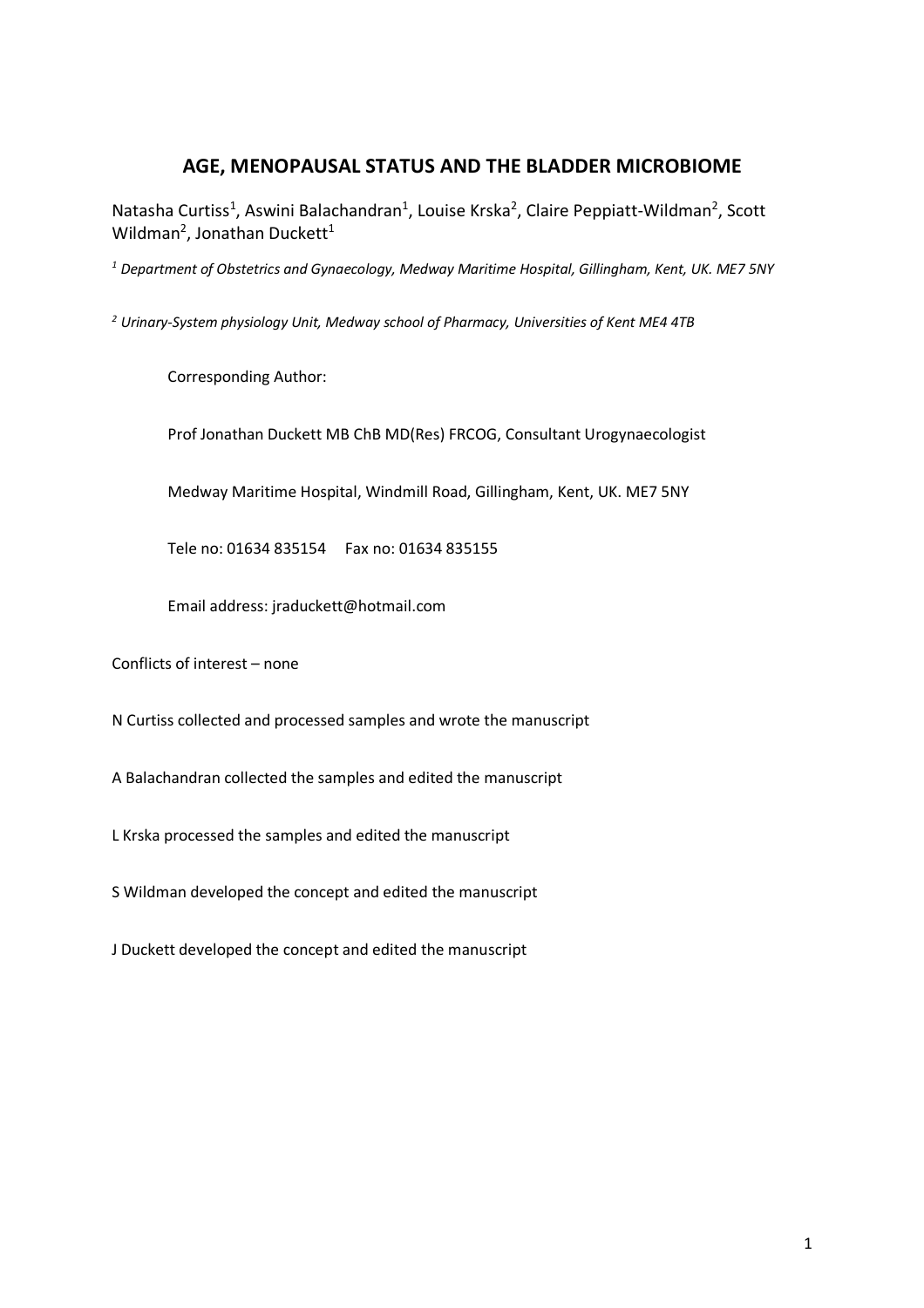#### **AGE, MENOPAUSAL STATUS AND THE BLADDER MICROBIOME**

Natasha Curtiss, Aswini Balachandran, Louise Krska, Claire Peppiatt-Wildman, Scott Wildman, Jonathan Duckett

#### **Abstract**

**Objectives:** The bladder is not sterile but contains a healthy community of microbes termed the microbiome. Alterations in the bladder microbiome have been demonstrated in disease states such as the overactive bladder. The microbiome in other anatomical niches is known to alter with age eg the vagina. The objective of this study was to identify if the bladder microbiome in healthy women varies with age and menopausal status.

**Study design:** Urine from 79 healthy women attending secondary care gynaecological clinics with no urinary symptoms provided clean catch mid-stream urine specimens. Urine was centrifuged and the resultant pellet was re-suspended and inoculated onto chocolate agar plates and cultured under either aerobic or anaerobic conditions. Morphologically different colonies were purity plated and 16s rRNA gene sequencing was performed. A microbe genomic basic local alignment search tool (BLAST) was used to identify the genus of the bacteria.

**Results:** There was no significant correlation between the age of a woman and the number of different genera identified (r=-0.034, p=0.79). There were few significant differences in the frequency with which the majority of organisms were found in pre and post-menopausal women. The exceptions however were *lactobacillus,* which was more common in premenopausal women (31 vs 3 p=0.002) and *Mobiluncus,* which was more common in postmenopausal women (0 vs 3 p=0.02).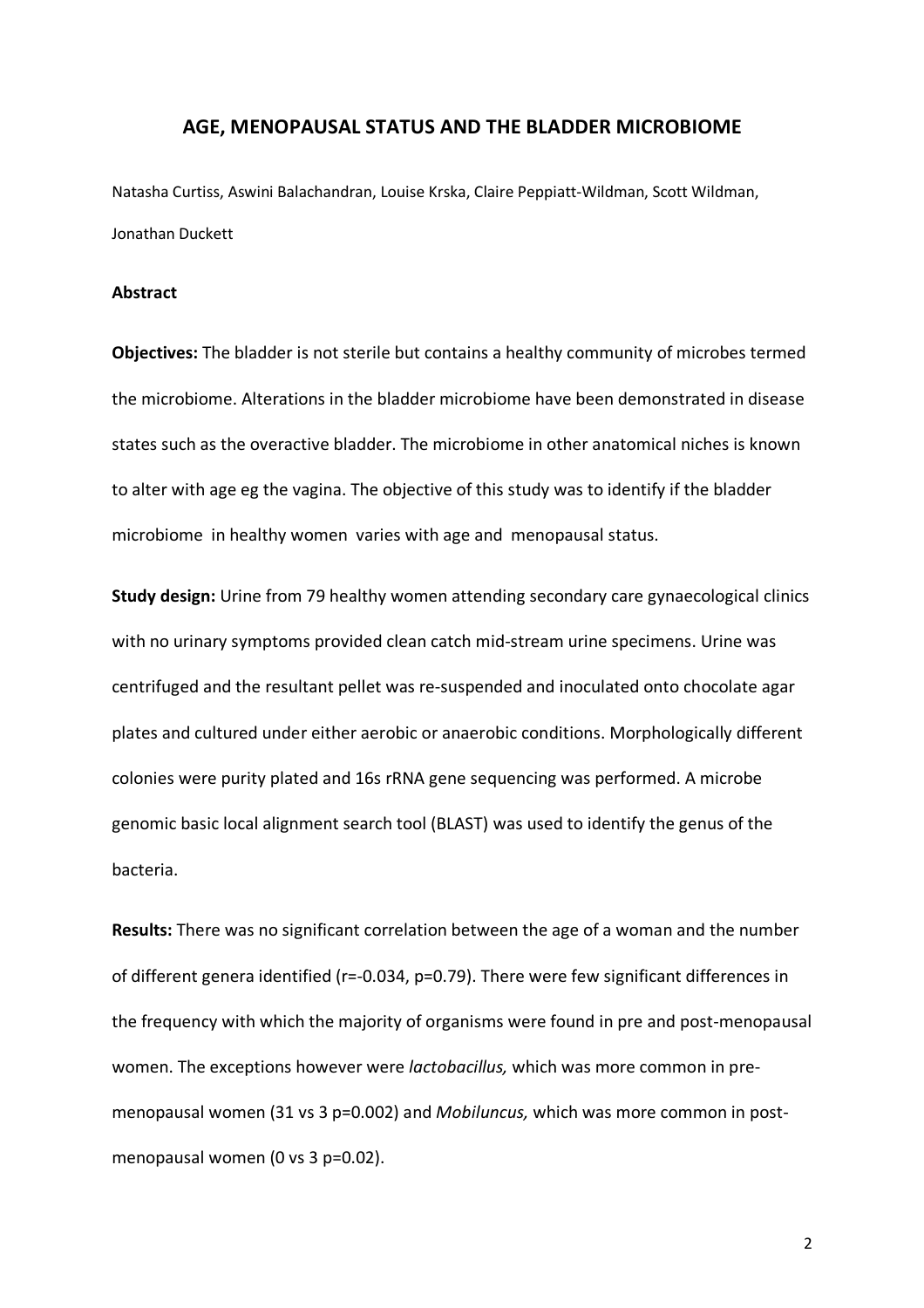**Conclusions:** There was no significant correlation between patient age and diversity of the bladder microbiome but large numbers of different organisms were identified. Significant differences were however observed for *Lactobacillus* which is more common in premenopausal women and *Mobiluncus* which is more common in in post-menopausal women.

Words 262

#### **Keywords:**

Lactobacillus, Microbiome, Overactive Bladder, Women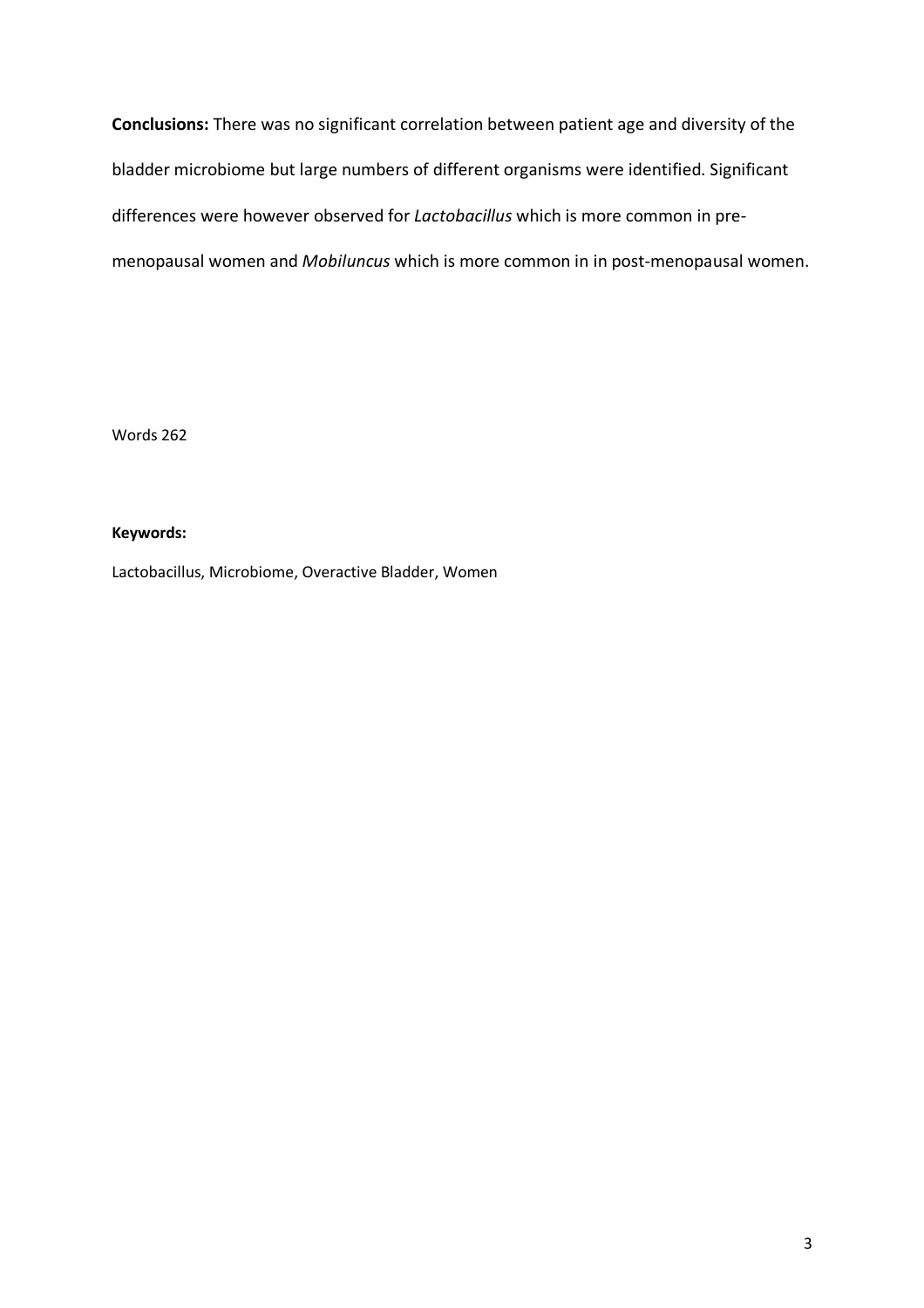#### **Introduction**

Several different centres around the world have established the presence of a bladder microbiome [1,2]. This complex interaction between microbes and host has been shown to be different in healthy individuals compared to those with a disease process such as OAB [3,4]. The microbiome is known to alter in other body systems with external factors. The gut microbiome changes with external factors and also with age [5]. The vaginal microbiome also alters with age and estrogenisation [6]. The vagina is anatomically closely related to the bladder and any change in the vaginal microbiome might be expected to be reflected in changes in the bladder microbiome. It stands to reason that the bladder microbiome likewise will alter with age and menopausal status. The only previous study on the bladder microbiome and age include only 6 men and 10 women. This small study found the microbiome appears to alter with age [2] around a core microbiome but was too small to draw statistical conclusions on the changes of the bladder microbiome with age. This study was designed to test the hypothesis that the bladder microbiome changes with age and menopausal status.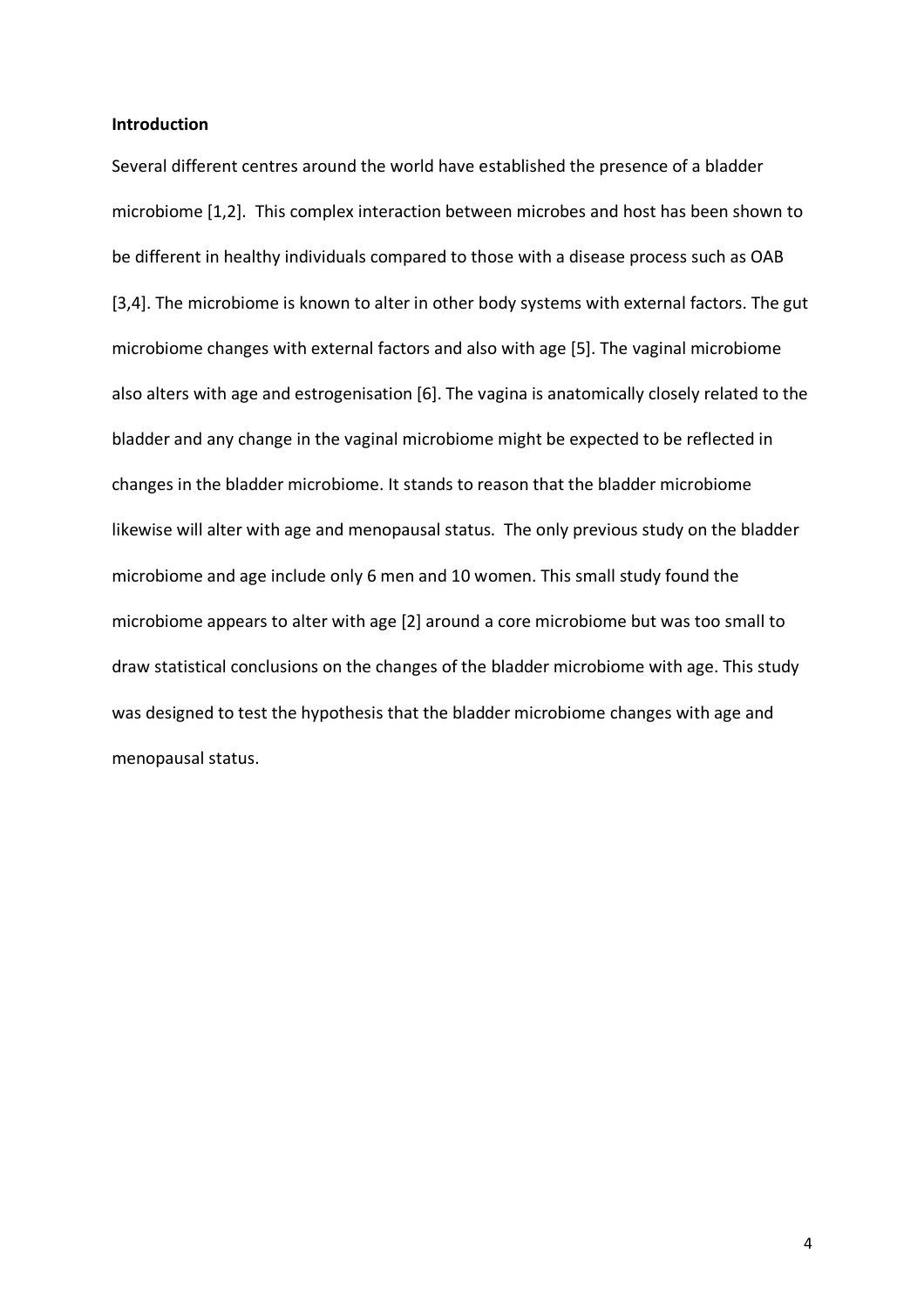#### **Materials and Methods**

The microbiome of 79 healthy women attending a secondary care general gynaecology clinic and members of staff were included. This was a consecutive cohort study with patients compared by age. Ethical approval was registered (ClinicalTrials.gov: NCT 02536872). This study used previously collected control data from earlier work on the bladder microbiome in overactive bladder (35 cases) [7] with additional cases (44) to increase power. Inclusion criteria included patients/staff who did not score on the ICIQ short form questionnaire (International consultation on incontinence modular questionnaire – Urinary incontinence short form). Women using hormonal medication such as the progesterone only contraceptives (9 patients) or hormone replacement (2) were excluded. Patients taking medication to down regulate hormone production were also excluded (2). There were no combined contraceptive pill users in the cohort. Volunteers provided a clean catch voided urine sample into a sterile container. The samples were immediately tested for nitrites (Siemens Multistix@8SG), and any patients testing positive were excluded.

A pellet was formed from 5 ml of each urine sample by centrifuging it at 800 rpm for 5 mins. This pellet was re-suspended in 50 μl of the supernatant and 5 μl inoculated onto two chocolate agar plates (E and O laboratories) by streaking. The plates were incubated at 37°C, one in 5% CO2 (48 hours) and the other in anaerobic conditions (7 days). Following incubation, morphologically different colonies were taken and purity plated on chocolate agar plates for 48 hours using the same conditions for growth. Aseptic techniques were employed throughout. Sequencing of the 16s rRNA gene was performed as follows. An Eppendorf Mastercycler set to 94<sup>o</sup>C for 5 minutes was used to lysis bacteria from 5  $\mu$ l inoculations of isolates suspended in 100 μl sterile nuclease free water (Thermo Scientific).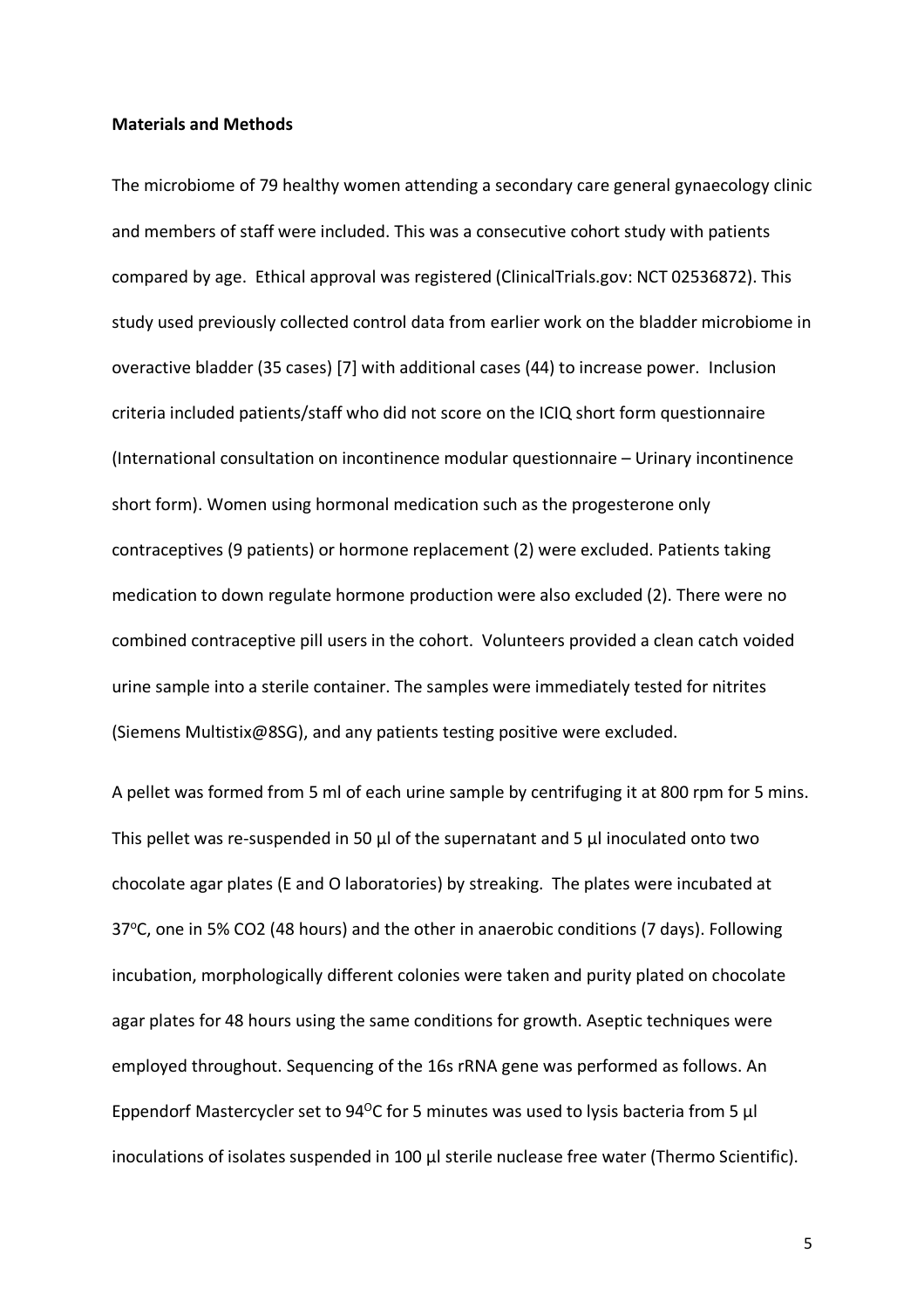Lysed bacterial samples underwent polymerase chain reaction (PCR) to amplify a variable region of the bacterial 16rRNA gene. The primers used were; (DG74Fwd - 5'-AGG AGC TGA TCC AAC CGC A-3' - Eurofins) and (RDR080Rev - 5'-AAC TGG AGG AAG GTG GGG AC-3'- Eurofins). A 1% agarose gel loaded with the PCR amplicons was checked for reaction success against a negative control.

A PCR Purification Kit (Qiagen) was used to purifiy the DNA. The concentration of each product was measured using a Nanodrop 2000 (Thermo Scientific). Sequencing was performed by Eurofins Genomics, Ebersburg, Germany. A microbe genomic BLAST (Basic Local Alignment Search Tool, PubMed) was used to identify the genus of bacteria from the sequences. Some sequences could not be identified and were excluded from further analysis.

16s rRNA gene sequence information was used to compare the microbiomes across all patients. Patients were catagorised as pre-menopausal and post-menopausal and differences in their microbiomes were analysed by Fisher's Exact test. Microbiomes were also analysed by age using Pearson Correlation coefficient. A formal power calculation was not performed as this was a proof of concept study and sought to evaluate associations reported in previous studies. Sample size calculations are difficult when means and standard deviations are uncertain. A minimum sample size of more than 25 in each arm has been recommended [8].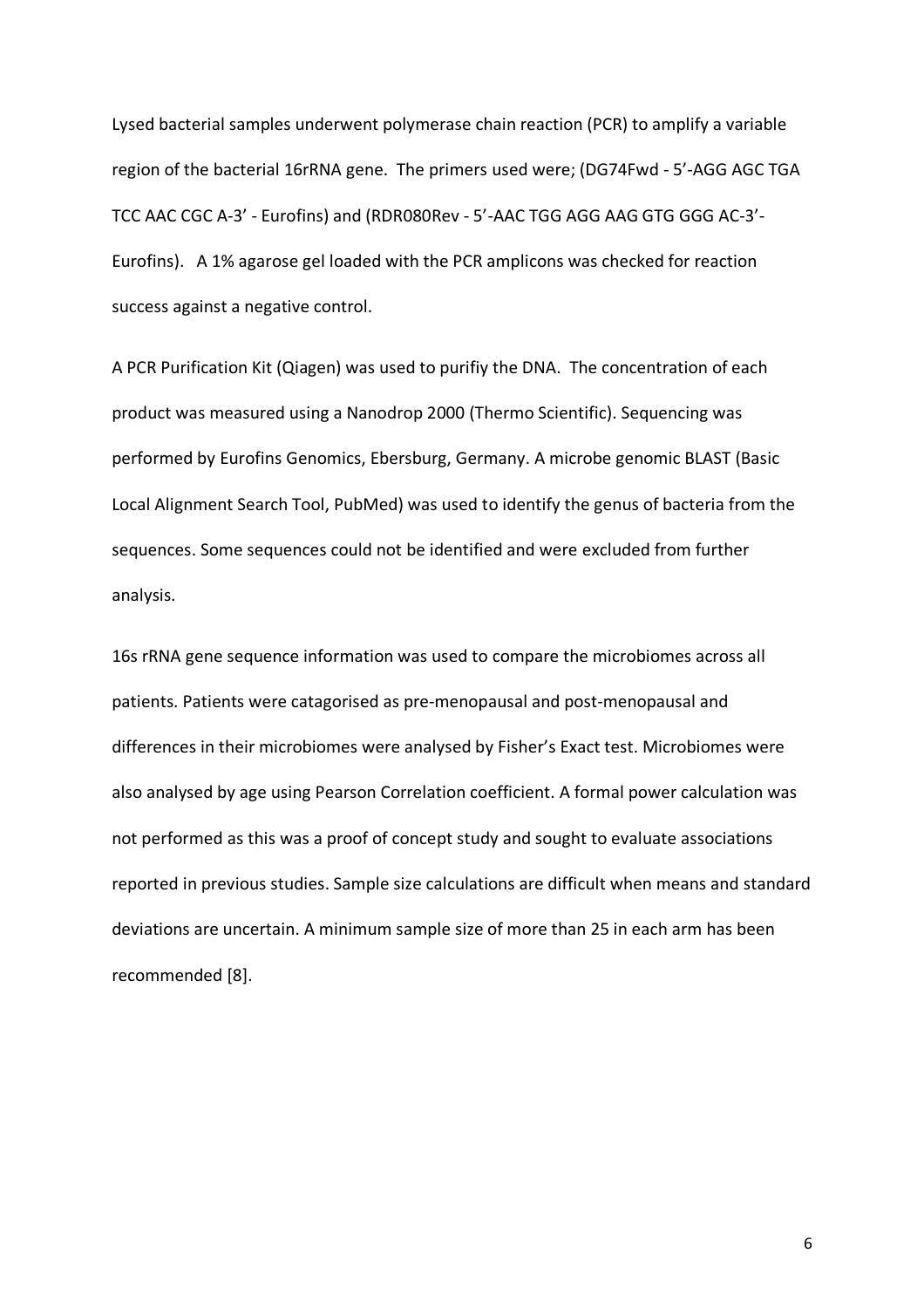#### **Results**

The urine from 79 women was analysed. In total 60 different genera were identified in the urine from the women analysed.

The diversity of the bladder microbiome was investigated by plotting age against number of genera identified (fig 1). There was not a significant correlation between the age of a woman and the number of different genera identified (statistical analysis using Pearson Correlation Coefficient r= -0.034 p=0.79). There is a trend towards decreased numbers of different genera in urine from post-menopausal women but this did not reach statistical significance.

There were few significant differences in the frequency at which majority of organisms were found in the microbiome of pre-menopaual and post-menopausal women. The exceptions were lactobacillus which was significantly more common in pre-menopausal women than post-menopausal women (31 pre-menopausal vs 3 post-menopausal p= 0.002) and Mobiluncus which was more common in postmenopausal women (3 post-menopausal vs 0 pre-menopausal p=0.02). The distribution of the genera identified in pre and postmenopausal women are depicted in figure 2. We identified a decrease in the growth of lactobacillus from urine as the age of women increased see table 1.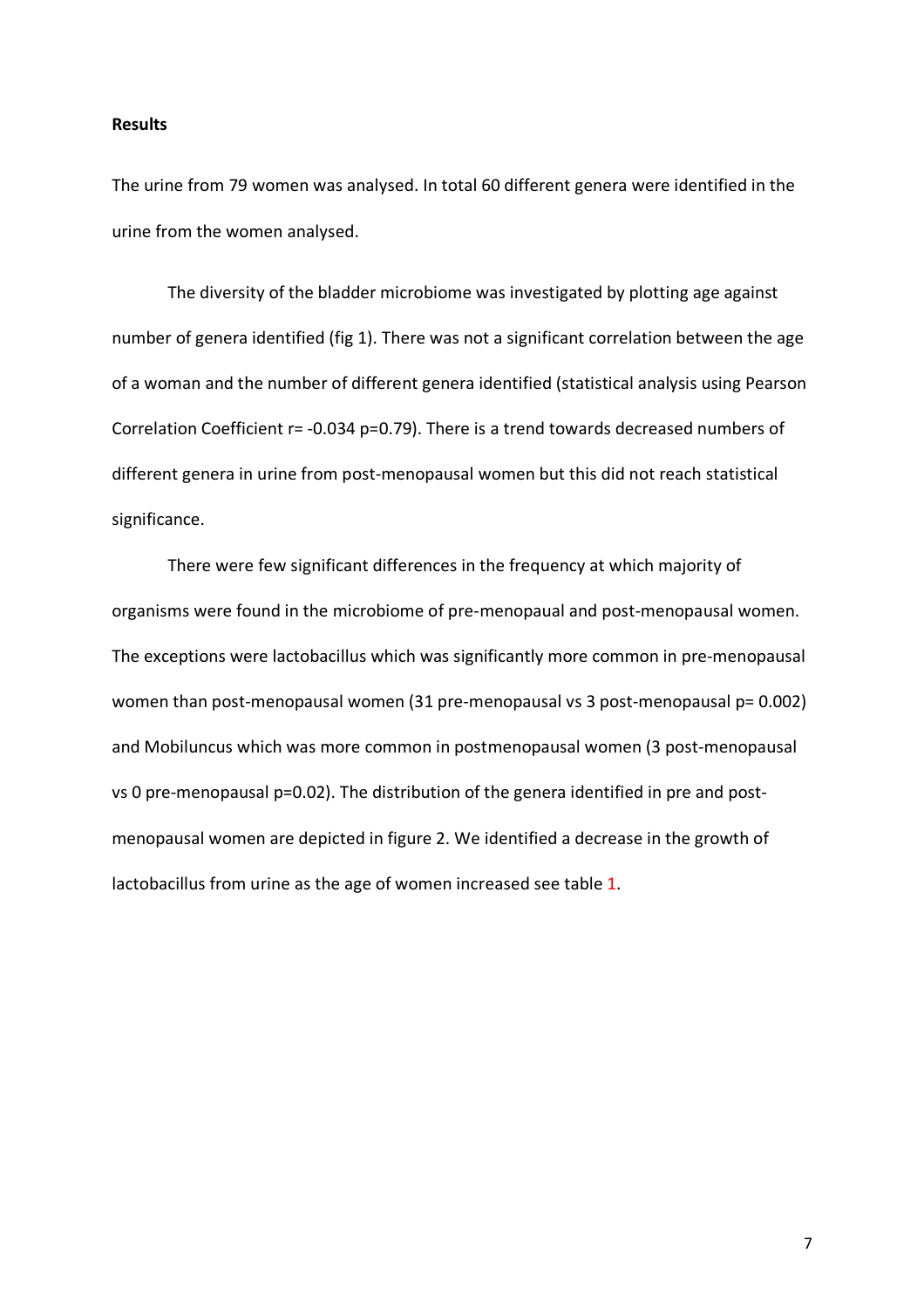#### **Comment**

In common with smaller studies we found no correlation between age and diversity as measured by number of genera identified [2]. There was a significantly greater incidence of Lactobacillus in the bladder microbiome of pre-menopausal women than post-menopausal women (p= 0.003) and Mobiluncus was significantly more common in postmenopausal women (p=0.02). There were differences in the genera identified in the bladder of premenopausal women and post-menopausal women with some genera common to both.

This study adds valuable information to the developing understanding of the female urinary microbiome. Our results along with other studies are developing a picture of the core female urinary microbiome (FUM) [9]. By establishing the norm, we may increasingly be able to detect differences in bacterial colonisation of the bladder in health and disease with a view to manipulating the microbiome therapeutically to restore homeostasis. We identified 60 different genera across all patients. Some were found exclusively in younger and older women but a core of genera were found in all age groups. The bacteria most commonly found in urine by many research groups; Streptococcus, staphylococcus, Corynebacterium and lactobacillus [1,3,10] are all within this core (fig 2).

Finding older women with no urinary symptoms was difficult and we were only able to recruit 19 suitable women in our study. Difficulties in obtaining age matched controls is not a new phenomenon and has been described by previous researchers [11]. It is well documented that there is an increase in the prevalence of OAB with age, and women attending the general gynaecology clinic after the menopause with no symptoms of prolapse or urinary symptoms is a rare occurrence. In light of this, general conclusions are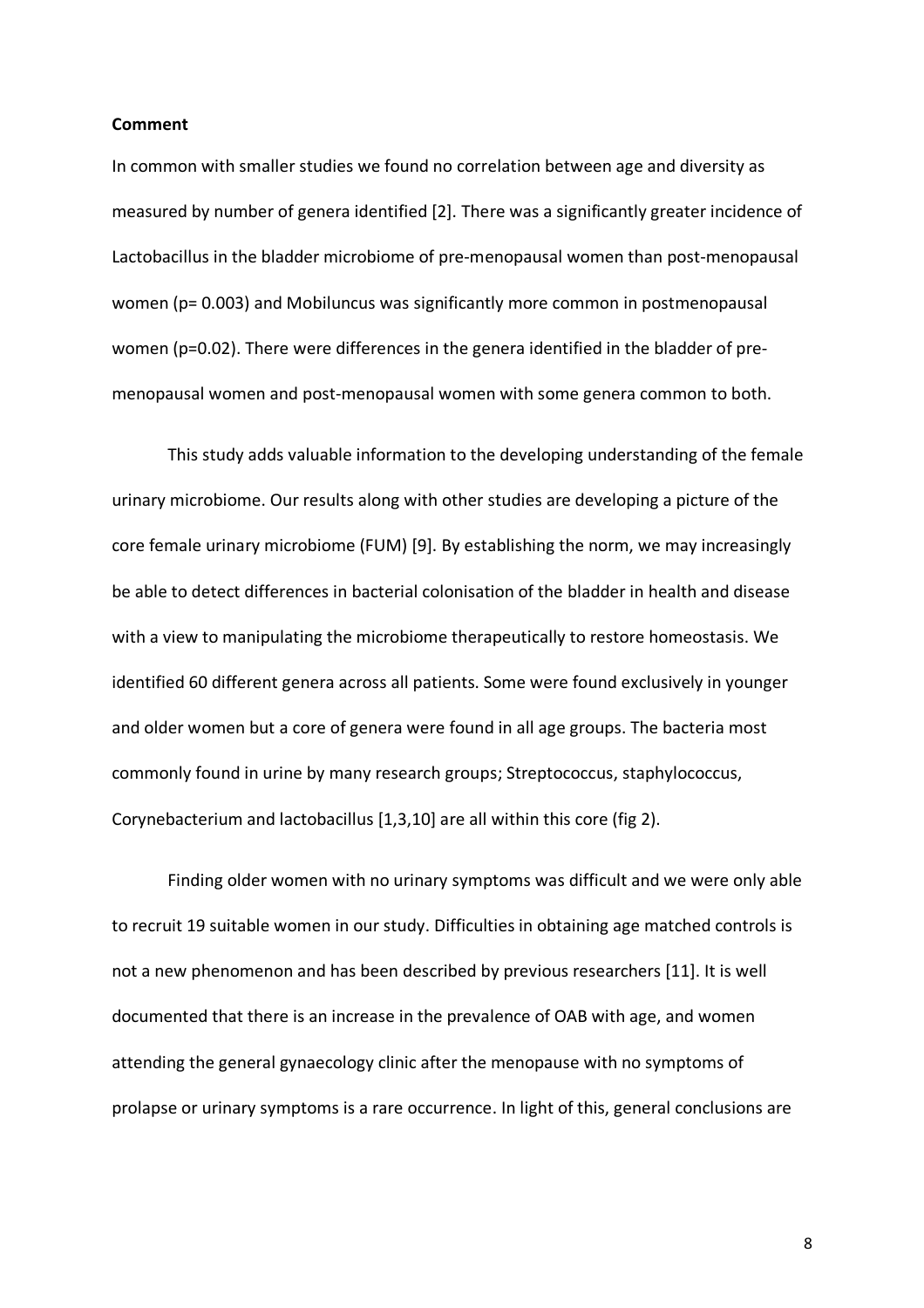more difficult to make and some subtle changes in the bladder microbiome may remain undetected.

There is a trend towards decreased numbers of different genera in-post menopausal specimens that did not reach statistical significance in this study, perhaps due to sample number. This concept of decreased numbers of genera is not unique to the urinary tract system, studies looking at the effect of ageing on the gut microbiome shows an overall loss in diversity alongside changes in the make up of the microbiome with increasing numbers of facultative anaerobes [12]. Data from another study where next generation sequencing was employed to investigate the bladder microbiome albeit in a small number of patinets mirrored our results. On average less genera were identified in women over 50 years old and a decrease in overall bacterial load was noted in this group compared to women aged 20-49 [2]. Unfortunately, our method is not quantitative and no comment can be made regarding how the overall bacterial load alters with age. Any culture and PCR amplification methods cannot by their nature be quantitative as they rely on different growth rates and are subject to potential PCR primer biases. Patients using hormonal medication for example progesterone only contraceptive pill or those using a progesterone coil were excluded as the effect of progesterones on the microbiome is uncertain. Progesterones may induce changes in the urogenital tract consistent with a pregnancy state which may alter the urinary microbiome. Those on HRT (2) were excluded from the study because it would be expected that the HRT might recreate the microbiome seen in premenopausal women. The exact effect of different exogenous hormones is uncertain but it seemed sensible to exclude those patients taking hormones which might alter the bladder microbiome.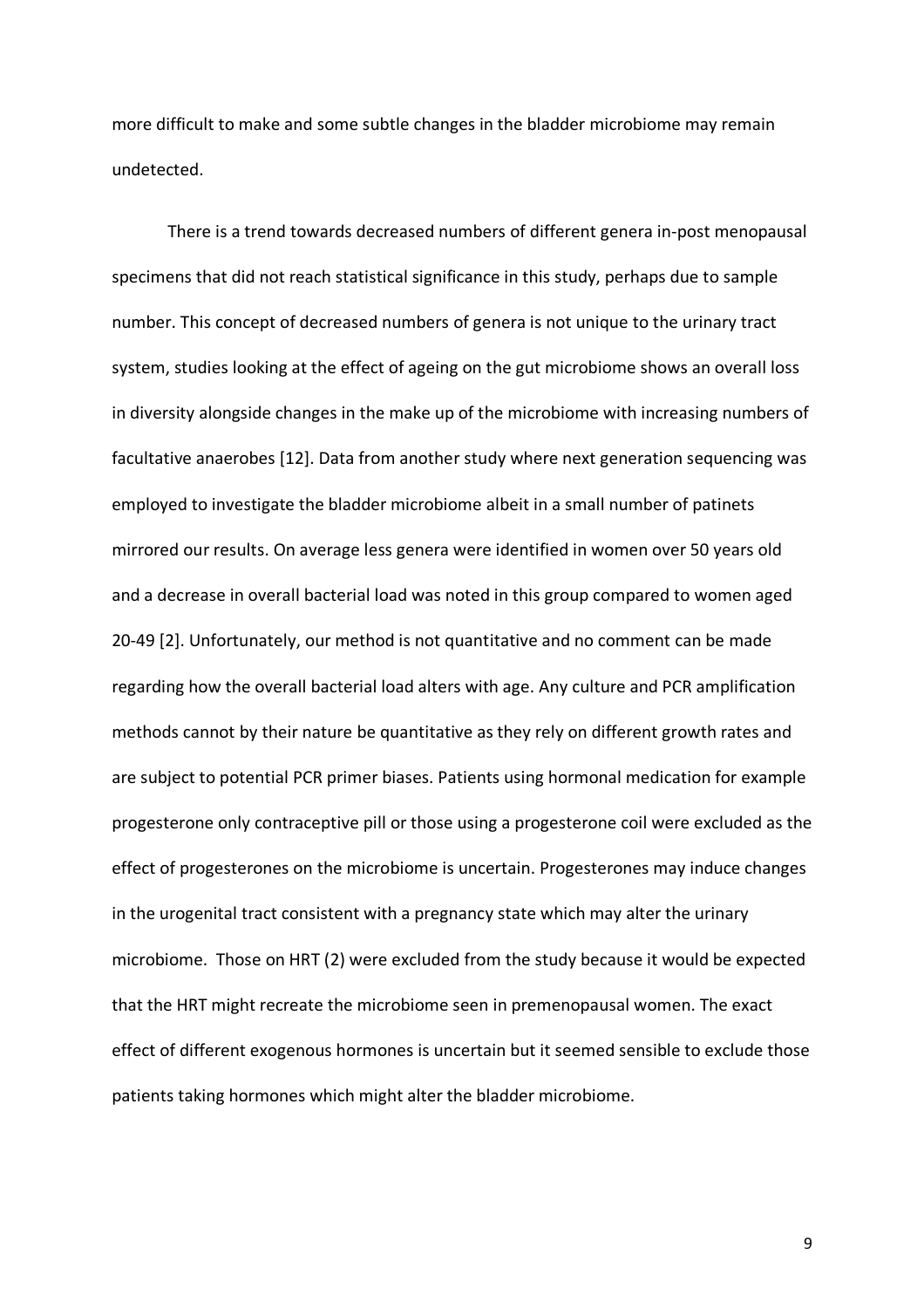Lactobacillus has been established as a component of the bladder microbiome of women [7] although its variation with age has not previously been noted. Lactobacillus is also a key component of the normal vaginal microbiome. This study used clean catch MSU samples but there is debate as to whether MSUs or CSUs are the best way to sample the bladder microbiome [13]. Asymptomatic patients with no urinary symptoms, in common with those in other studies, found CSUs unacceptable [11]. There could be concerns that by using clean catch midstream urine samples there might be vaginal contamination and that these results may be confounded by the decline in vaginal lactobacillus with age. However, MSUs have been used extensively in the past and may continue to be used until the benefit of one technique over the other is established [2]. CSUs may be more easily justified in symptomatic patients.

Potential weaknesses of the study include the size of the study and the use of MSU samples. The study might fail to identify small differences in the bladder microbiome. Second generation sequencing in a larger sample might provide some further support to the findings of the study but there are also limitations with this methodology and analysis of the results produced by this method is complex. The effect of exogenous hormones on the bladder microbiome is uncertain and certain presumptions have been made in assessing the effect that might be supposed. Further study in this area is warranted although the methodology to achieve this is difficult. In general patients taking exogenous hormones were excluded to reduce the risk of this affecting the results.

This study characterises the bladder microbiome in health in different age groups. As expected the microbiome does alter with age. This study shows the crucial importance that age has on the bladder microbiome in healthy patients without bladder symptoms. Any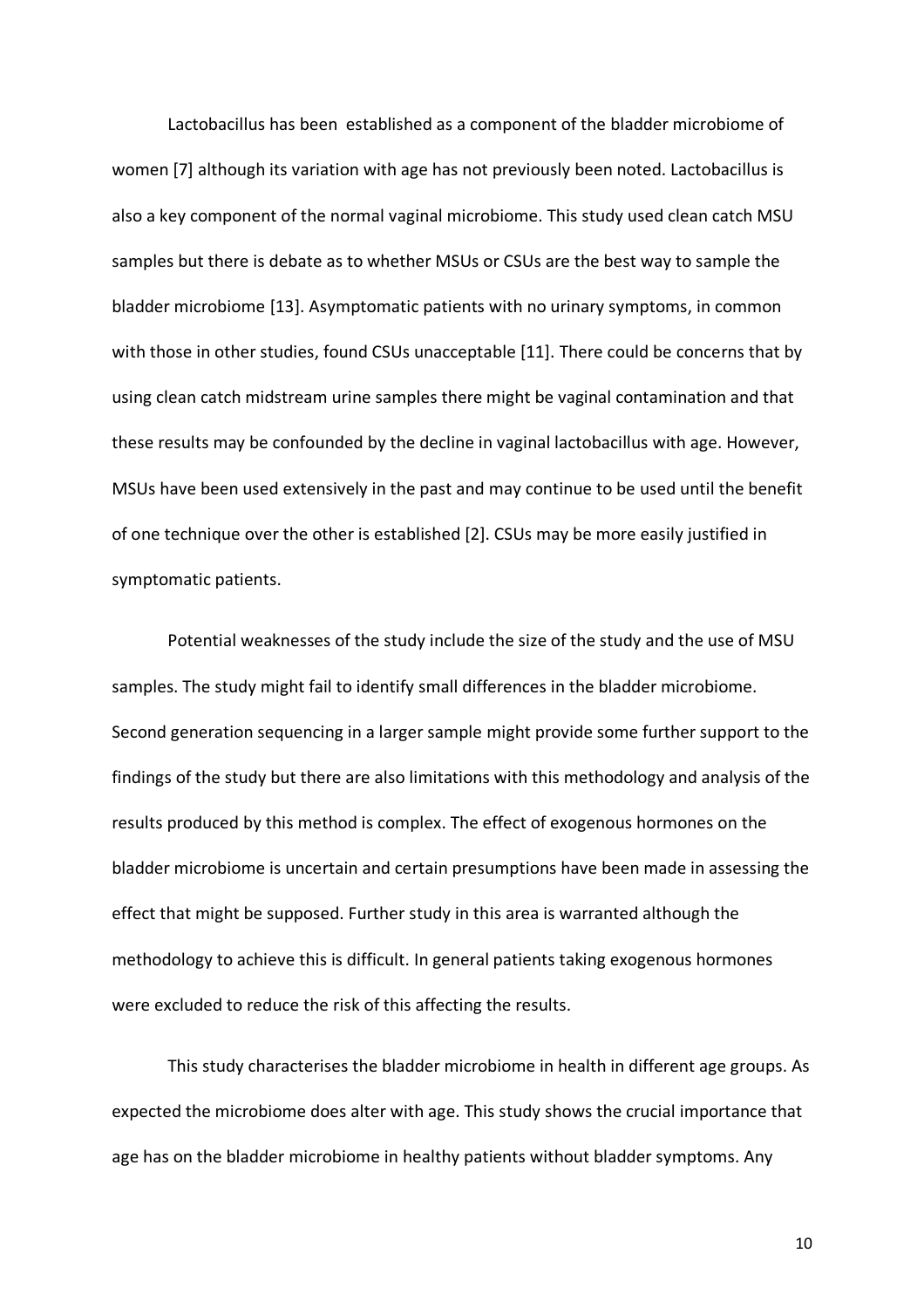further research in this area should take account of the natural variation that occurs with age before any variations in the bladder microbiome can be attributed to a disease process. This study will allow us to compare the bladder microbiome in health to that seen in different disease states such as OAB. Many organisms live in the bladder and exist without giving symptoms. Further work is important to identify the relevance of different organisms to health and different disease states.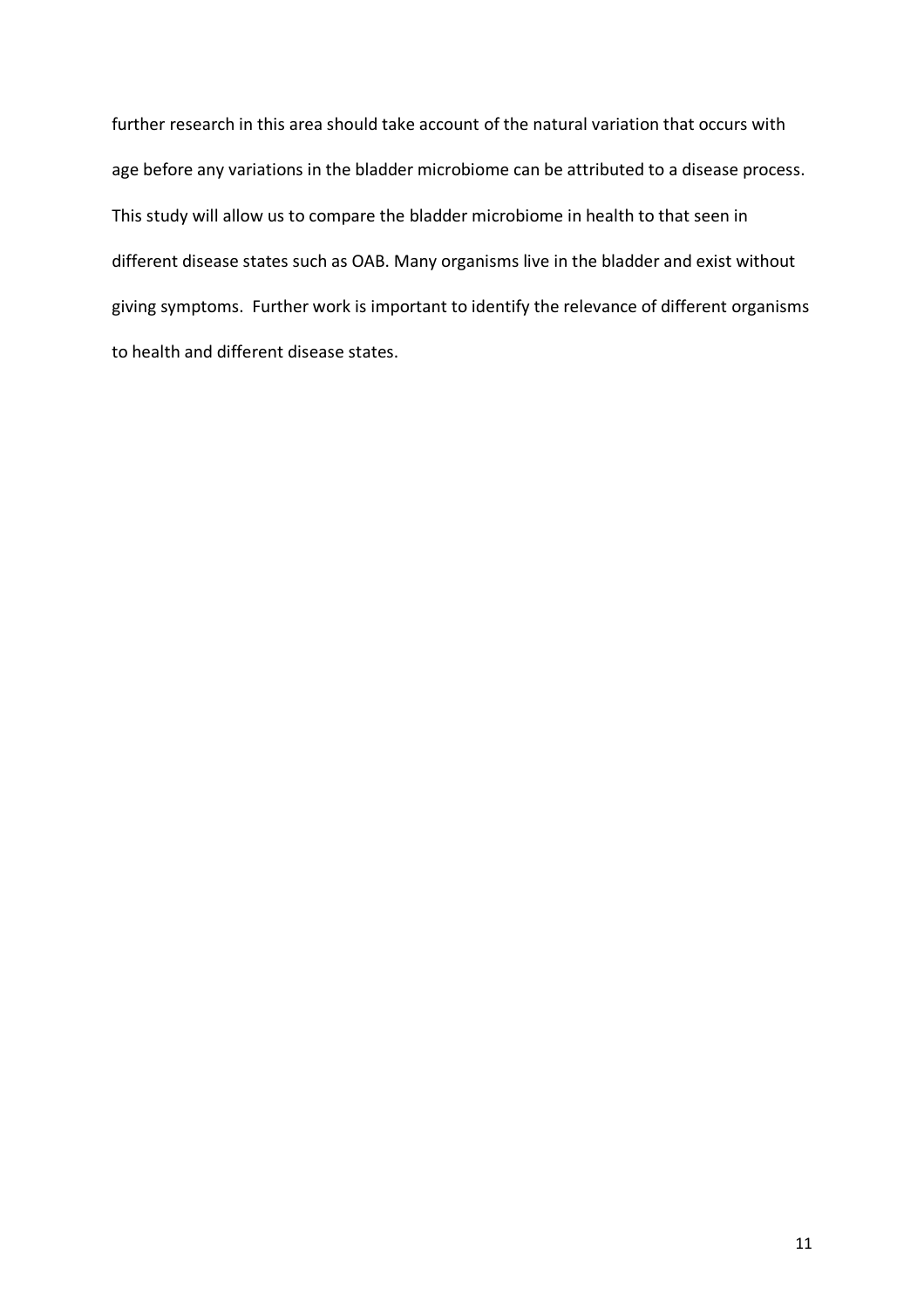#### **References**

- 1. Hilt EE, McKinley K, Pearce MM, Rosenfeld AB et al. Urine is not sterile: use of enhanced urine culture techniques to detect resident bacterial flora in the adult female bladder. J Clin Microbiol 2014;52:871-6.
- 2. Lewis, DA, Brown R, Williams J et al. The human urinary microbiome: bacterial DNA in voided urine of asymptomatic adults. Front Cell Infect Microbiol 2013;3:41.
- 3. Pearce MM, Hilt EE, Rosenfeld AB, Zilliox MJ et al. The female urinary microbiome: a comparison of women with and without urgency urinary incontinence. MBio 2014 doi: 10.1128/mBio.01283-14.
- 4. Brubaker L, Nager CW, Richter HE et al. Urinary bacteria in adult women with urgency urinary incontinence. Int Urogynecol J 2014;25:1179-84.
- 5. Kumar M, Babaei P, Ji B, Nielsen J. Human gut microbiota and healthy aging: Recent developments and future prospective. Nutrition and Healthy Aging. 2016;4(1):3-16.
- 6. Brotman RM, Shardell MD, Gajer P, et al. Association between the vaginal microbiota, menopause status and signs of vulvovaginal atrophy. Menopause (New York, NY). 2014;21(5):450-458.
- 7. Curtiss N, Balachandran A, Krska L, Peppiatt-Wildman C, Wildman S, Duckett J.A case controlled study examining the bladder microbiome in women with Overactive Bladder (OAB) and healthy controls. Eur J Obstet Gynecol Reprod Biol 2017;214:31- 35.
- 8. Machin D, Campbell M, Fayers P, Pinol A. 1997. Sample size tables for clinical studies. Blackwell. Oxford.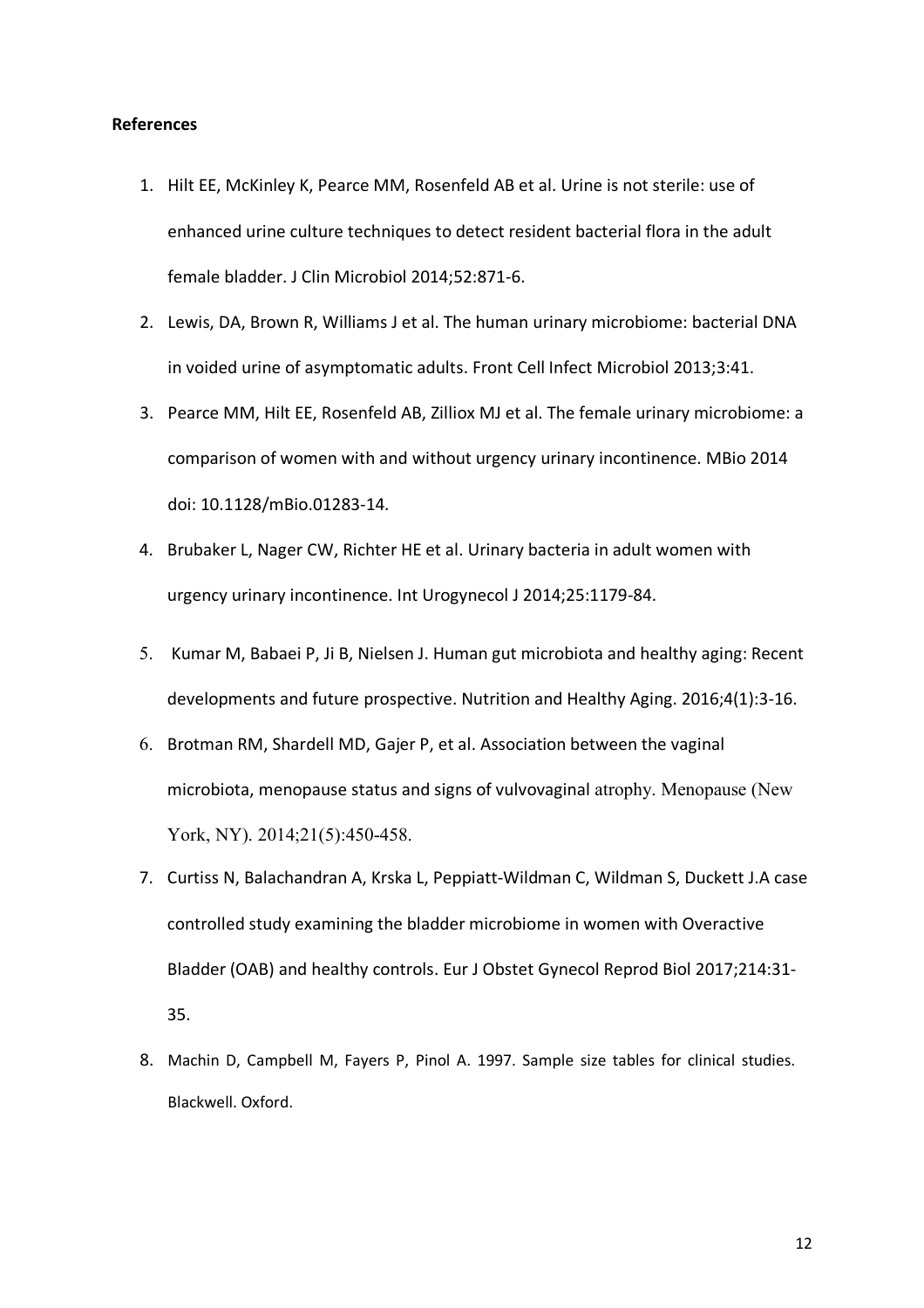- 9. Brubaker L, Wolfe AJ. The female urinary microbiota, urinary health and common urinary disorders. Ann Transl Med 2017;5:34.
- 10. Karstens L, Asquith M, Davin S et al. Does the Urinary Microbiome Play a Role in Urgency Urinary Incontinence and its severity? Front Cell Infect Microbiol.2016; 6:78.
- 11. Khasriya R, Sathiananthamoorthy S, Ismail S et al. Spectrum of bacterial colonization associated with urothelial cells from patients with chronic lower urinary tract symptoms. J Clin Microbiol 2013;51:2054-62.
- 12. Biagi E, Candela M, Fairweather-Tait S et al. Ageing of the human metaorganism: the microbial counterpart. Age. 2012;34(1):247-267.
- 13. Moore KH, Malykhina AP What is the role of covert infection in detrusor overactivity, and other LUTD? ICI-RS 2013. Neurourol Urodyn 2014;33:606-10.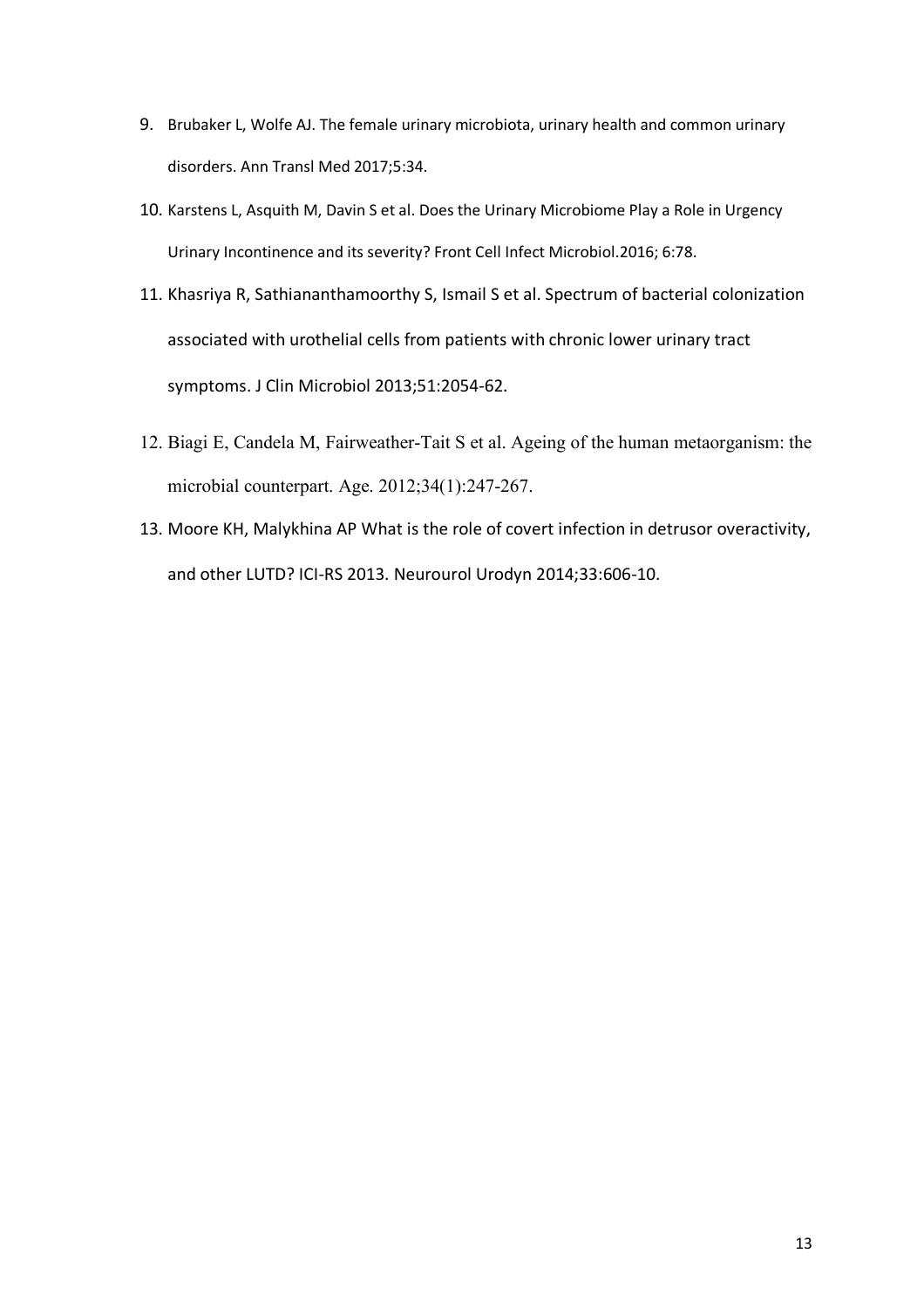Figure 1. Plot of age against total number of genera identified

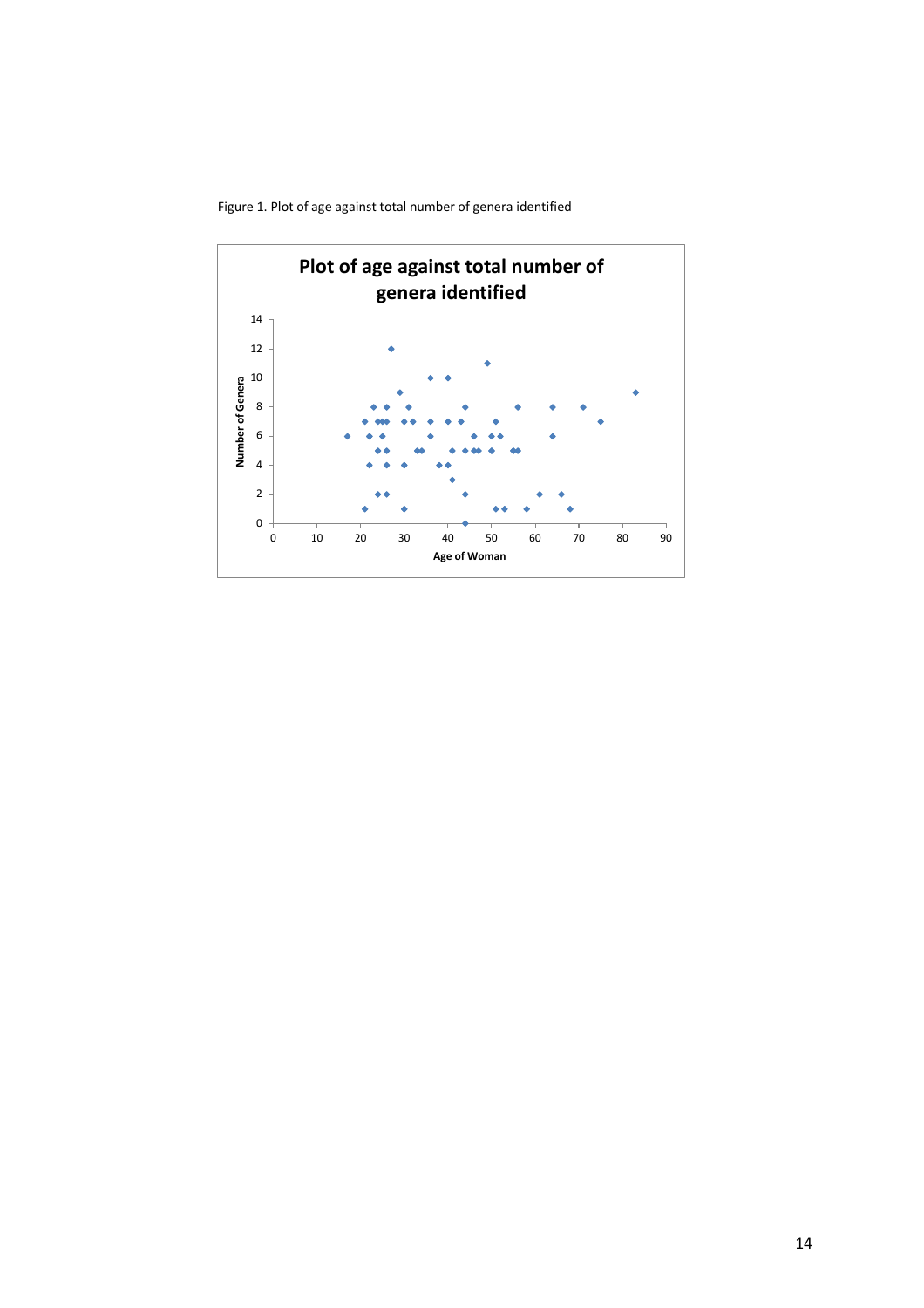#### **Figure 2**

Diagram depicting the distribution of genera by menopausal status (species present)